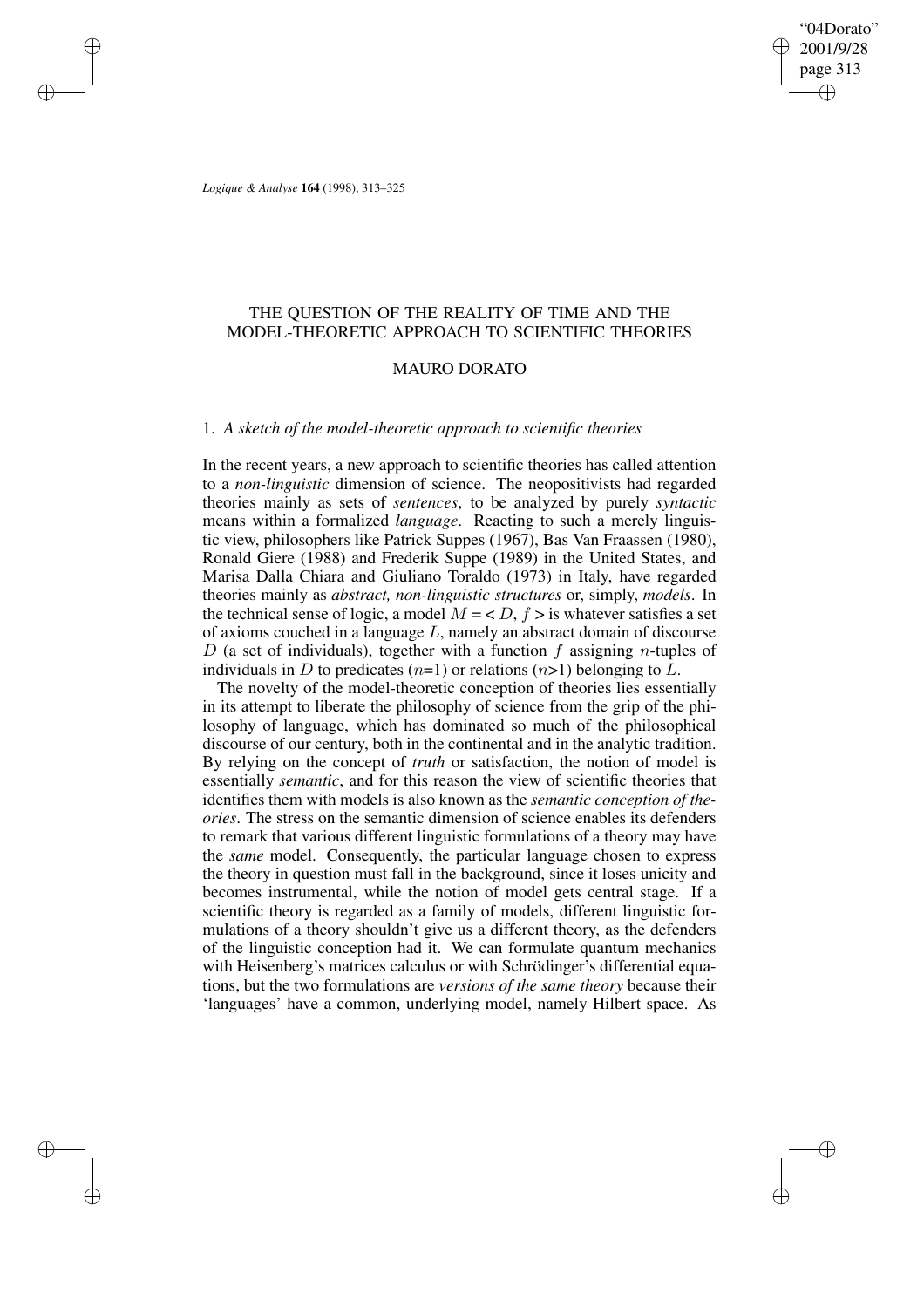an authoritative defender of the semantic conception of theories put it: "Van Fraassen's semantic conception of theories liberates the philosophical study of science from the linguistic shackles of its logical empiricist predecessor" (Giere 1988, p. 48).

(For the sake of historical precision, we should also recall that by appealing to a somewhat analogous, anti-linguistic sentiment, also Thomas Kuhn at a particular stage of his carrier (1970) —and Joseph Sneed (1971) and Wolfgang Stegmüller (1979) in a much more formal way— had developed a *structuralist* conception of theories, in which symbolic generalizations and exemplars —rather than language— played a key role both in learning and practicing science).

Rather than discussing in a general way the *pros* and *cons* of the semantic, non-linguistic conception of scientific theories, in what follows I will take it for granted, with the purpose of investigating within its framework the vexed question of the reality of time —regarded as the temporal aspect of spacetime. The choice of time as a case-study will enable us (i) to find out how the semantic theory approaches the general issue of scientific realism with respect to the so-called "theoretical entities", (ii) to study the relative merits of the rival linguistic theory in approaching such a general issue, and, finally, (iii) to present some new ways of looking at the issue of the reality of time.

# 2. *Two puzzling questions about the reality of time: the kantian and the realist answer*

Despite the fact that in ordinary language we sometime say that "we feel the passage of time", time by itself, even more than space, appears to common sense as a "non-object" or a "non-entity ". With this expression I mean the well-known fact of our experience that we don't perceive time, or any of its properties, in the same way in which we perceive a table or a tree: obviously, time cannot be touched or heard, let alone seen. Since the time of our experience looks as though it is devoid of perceivable qualities in the ordinary sense, it would seem legitimate to conclude that time is also devoid of any causal power: after all, the *properties* of objects or events are *nothing but their causal powers and dispositions*. If time *does nothing* because it has no perceivable qualities, can't we regard it as mere *nothing*, in the same sense in which space was, for the ancient atomists, the instantiation of the Parmenideian *nothingness*? 1

<sup>1</sup> With respect to the concept of space as nothing, see Nerhlich (1994). Analogous, important observations have been devoted to time by D. Shapere (199?). I thank Shapere for having sent me his manuscript.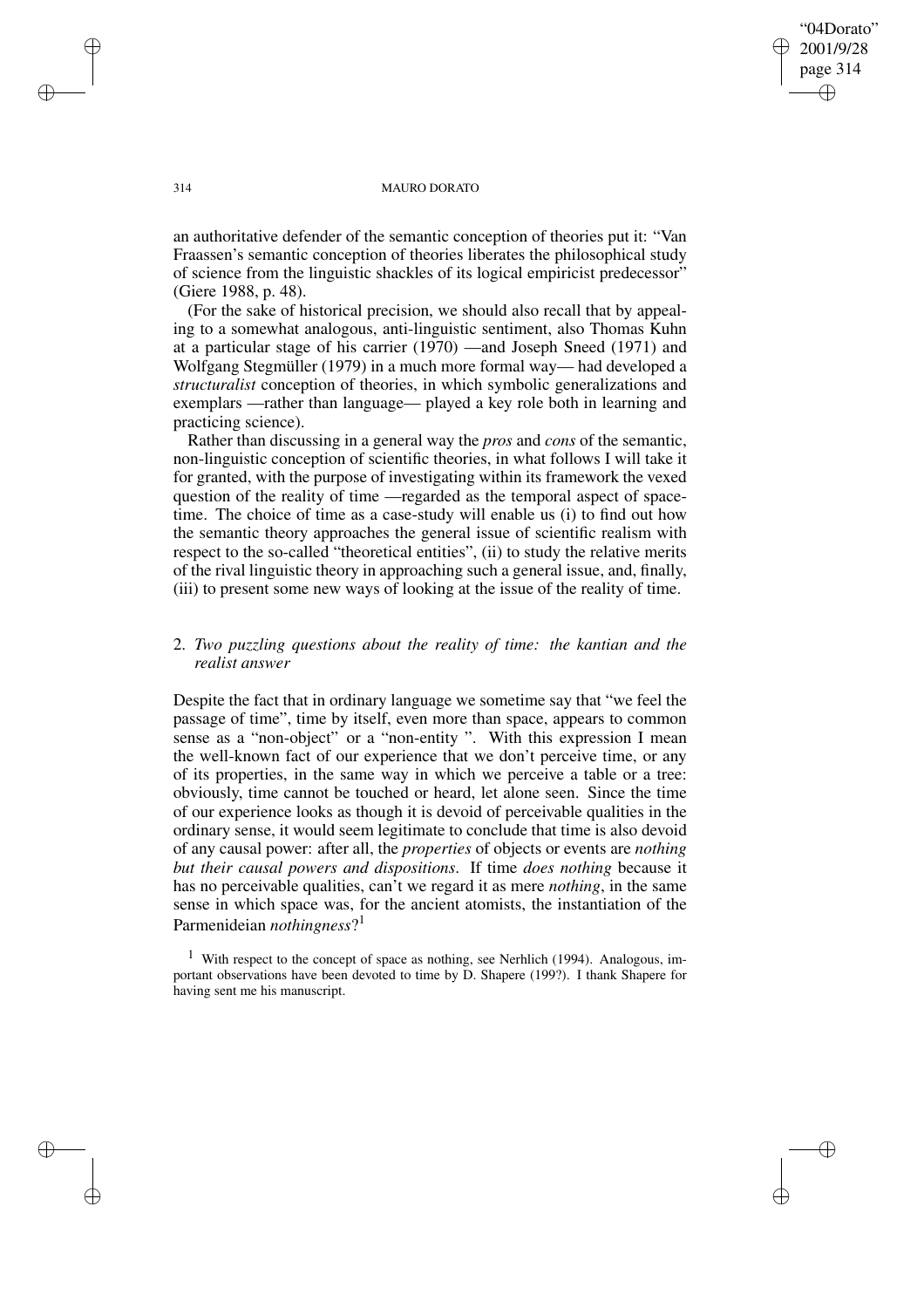There seems to be at least one important reason to reply to the above question in the *negative*. Time, together with space, is one of the main, if not *the* main, criterion for the reality of a concrete object or event. The difference between Santa Claus or the star wars of a science-fiction novel on the one hand, and my desk or the second world war on the other, is the fact that the latter object and event, but not the former, *are in space and time*. Except for the question of the existence of mathematical objects —which *could* involve real but non spatio-temporally extended, *abstract entities* one can quite plausibly claim that *a concrete object or a concrete event x is real just in case x occupies a portion of space and time*, that is, just in case  $x$  is in spacetime. Keeping in mind these remarks, a rather striking question naturally arises:

(*Q*) if time (together with space) were a non-entity, how could it yield, together with space, the most important criterion of the reality of things and events? Shouldn't this criterion imply by itself that time is, in some sense, real?

To my knowledge, questions like these have been strangely neglected by the obviously non-negligible, current philosophical literature on time. Of course, a reason of neglect could be an implicit assumption of the answer given by Immanuel Kant in the *Critique of Pure Reason*, according to which time is an a priori intuition that sentient beings like ourselves necessarily (transcendentally) presuppose to organize and structure the sensations of the external *and* the internal world.

Another, more realistic answer to  $(Q)$  consists in claiming that time itself is real, though its mode of existence is different from that of ordinary objects or events. In this paper, I will limit the scope of my inquiry only to such a realistic option; as far as Kant's theory of time is concerned, below I will just add a few comments, with the proviso that it would deserve to be discussed in a much more thoroughgoing way.

Despite the fact that the Kantian distinction between phenomenon and noumenon implies that, even for Kant, *time applied to the things in themselves is nothing*, it turns out that for Kant *time is real whenever is referred to the world of phenomena*. It is the celebrated Kantian slogan according to which *time is empirically real but transcendentally ideal*. In some sense, it would seem that the above dilemma between Kantian antirealism about time and the realistic option is misleading. Why can't we consider the Kantian solution as the correct one and maintain at the same time that time is empirically real?

The answer is simple: in the current analytic literature about the reality of time, the sense of "real" in question is generally regarded as equivalent to *mind-independent* (see Mellor 1981, Faye 1989, Dorato 1995). For Kant, however, time is *not real in this sense*: for him, without sentient beings,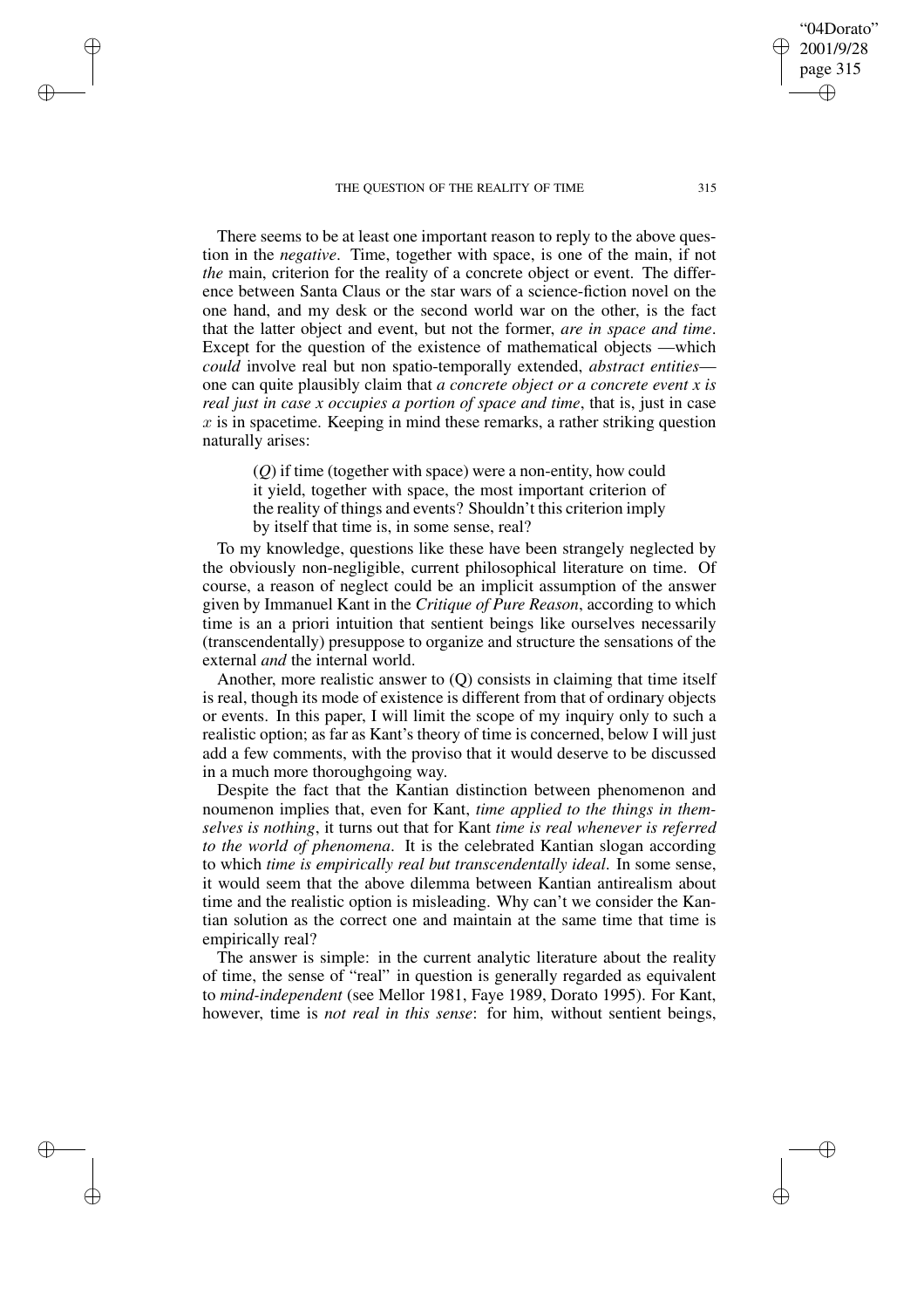there would be no temporal distinction between earlier and later events, or between past and future events. By suggesting that time is empirically real, Kant simply means to claim that the application of temporal distinctions to phenomena —which is made possible by transcendentally subjective and a priori intuitions of time and schemes— is *legitimate and objective, that is, intersubjectively valid*. Since he clearly denies that time or temporal distinctions could be applied to things as they are in themselves, he must also deny that the truth of the assertion " $a$  is earlier than  $b$ " is independent of the existence of sentient beings. Summarizing, Kant seems to conflate the subjective, epistemic conditions that enable us to judge two events as temporally successive with the possibly objective, ontological or mind-independent *fact* about nature which might be the basis of the judgment.<sup>2</sup> Once we distinguish ontological from epistemic notions, whether events are objectively (i.e., mind-independently) successive or not depends on empirical reasons given by the reducibility of the relation earlier than to some irreversible, asymmetric physical process, and cannot be established *a priori*.

There is another, simple reason why we can safely assume that a Kantian answer to (Q) above is not being tacitly presupposed by contemporary philosophers of science: Kant's transcendental esthetics nowadays has been abandoned. The reasons are well known: after the Einsteinian revolution, time and temporal relations cannot be regarded as *absolute*, that is, as independent of particular inertial reference systems or of the large-scale matter distribution in the universe. Consequently, since it is widely acknowledged that Kant's *Critique of Pure Reason* was profoundly influenced by Newton's *Principia*, the great majority of the philosophers of science of our century has claimed that Kant's *philosophical theory* of space and time is doomed to follow the destiny of Newton's *physical theory* of absolute space and absolute time. With the exception of Ernst Cassirer (1920) and the Austrian logician Kurt Gödel —who claimed that the theory of relativity is a striking confirmation of Kant's claim that time is ideal in the sense already dis $cussed^3$  — the general wisdom of current philosophy of science has it that the Kantian philosophy of time has been superseded by the theory of relativity, in the same sense in which the latter has superseded Newton's theory of space and time.

Independently of the current viability of Kant's philosophy of time, or of the implication upon it emerging from the theory of relativity, I now want to ask whether it is possible to question Gödel's famous argument against the reality of time, based on the theory of relativity, *by fully reversing its*

 $<sup>2</sup>$  For this claim, see Dorato (1997, pp. 112–113).</sup>

 $3 \text{ For Gödel's theory of time, see Youngrau (1991), Savitt (1994) and Earman (1995, ch. 6).}$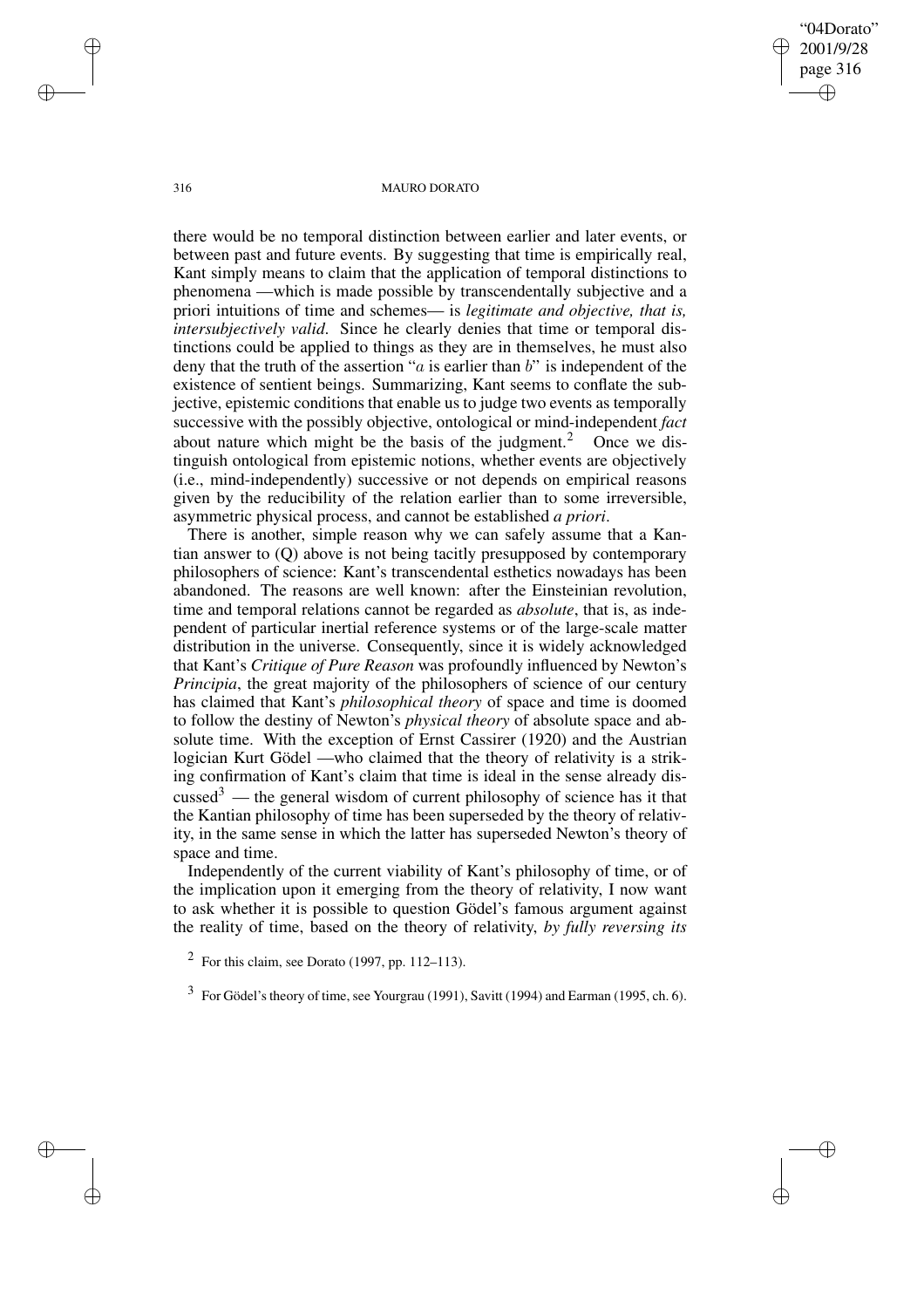*conclusion*. Let us recall that Gödel had claimed that for time to be real, there should be real change, given by the coming into being in the present of previously future, unreal events. According to Gödel, such a coming into being in the present presupposes, in its turn, the possibility of partitioning space-time in a set of "layers of nows", each of which should "come into existence successively" (Gödel 1949, in Yourgrau 1990, p. 262). Gödel's argument continues by noting that the *special* theory of relativity implies that any such *global* partition of spacetime into future, present and past events, is *conventional and relative*, since it is dependent on the inertial observer's state of motion. Moreover, Gödel notes that according to his own solutions to Einstein's field equations of *general* relativity, it is physically possible for observers to travel into their past, as the worldlines of his model are circular: in such a universe, a cosmic time (which is the same for all observers) cannot even be defined. Since for Gödel it is essential to the reality of time that future events come into being, according to him *both* the special *and* the general theory of relativity give us a very strong argument to conclude that this kind of ontological change cannot be objective. In conclusion, time for Gödel is unreal exactly in the Kantian sense.<sup>4</sup>

As many commentators have noted, a simple rebut of this empirical argument from the theory of relativity lies in the remark that the *coming into being of future events is not a necessary condition for the reality of time*. If we claimed that time is real if and only if the tenseless relation of temporal precedence *earlier than* is mind-independent, the usual ontology assumed by the tenseless theorists of time (see, for instance, Faye 1989) would enable us to avoid the pitfalls of the ontological change in the reality of future events. In such a tenseless ontology, in fact, past and future events are on a par.

These admittedly sketchy arguments should be sufficient to exclude that Kant's philosophy might have been tacitly invoked to explain the neglect of the questions (Q) above. By surmising that they could be answered also by assuming that *time and space are themselves fundamental ingredient of reality*, couldn't our best theory of space and time, the general theory of relativity, yield an argument in favor of the reality of time?

#### 3. *Three options in favor of the reality of time*

In order to argue for the reality of time by relying on the general theory of relativity, it is necessary to start with a conceptual point, which also serves as

<sup>4</sup> For a reconstruction of this argument, see Dorato (1995, ch. 9) and Earman (1995, ch. 6). In his unpublished and published papers, Gödel has reiterated this point about the ideality of time (see Yourgrau 1990, ch. 13).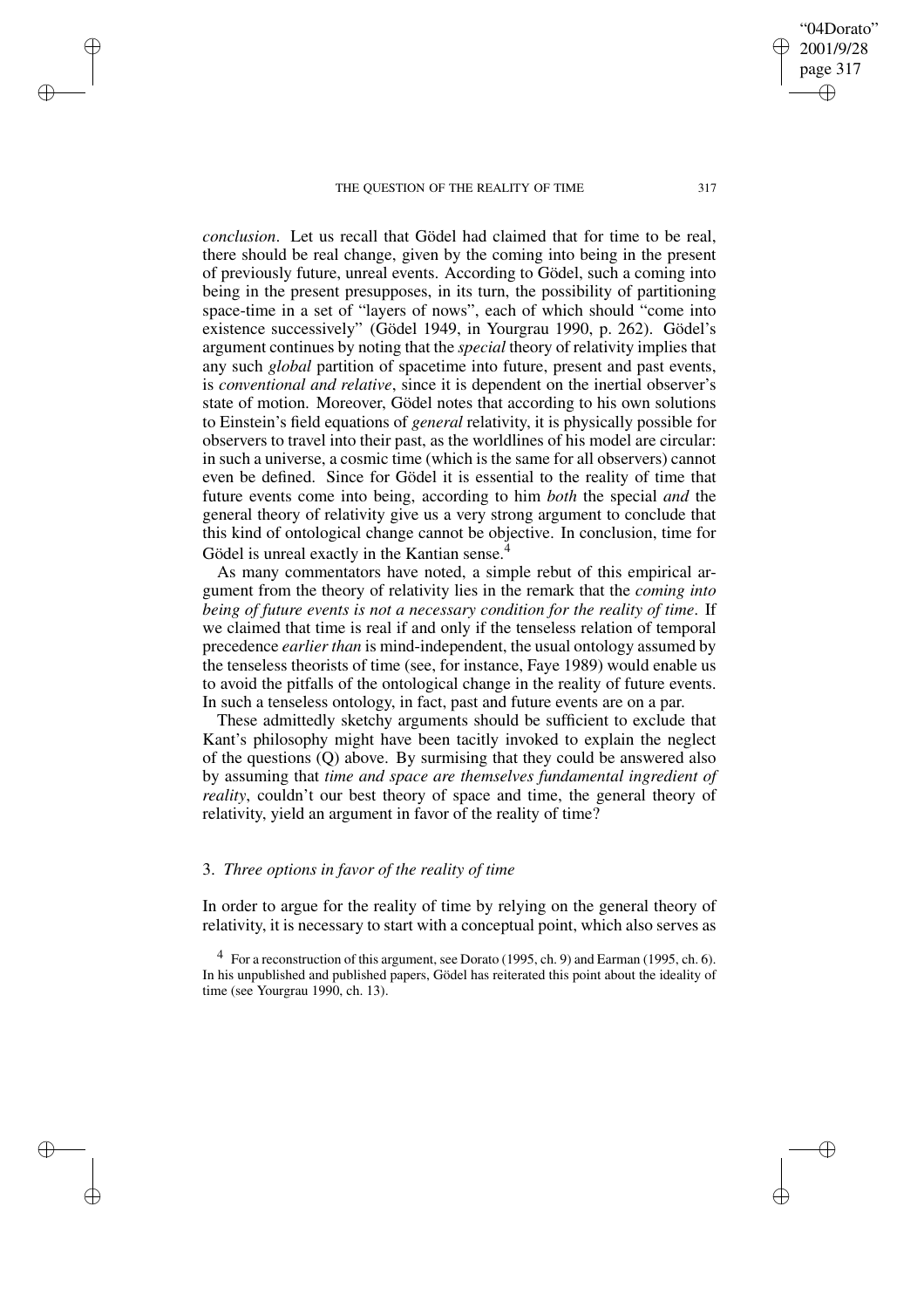a clarification of the terminology adopted above. Although in what follows I shall be discussing "the reality of time" independently of space, the notion that will be tacitly referred to in my discussion is really *space-time*, of which time by itself is only an *inseparable aspect*. As Minkowski put it: "Henceforth, space by itself and time by itself are doomed to fade away into mere shadows, and only a kind of union of the two will preserve an independent reality".<sup>5</sup> My referring exclusively to the reality of time (rather than spacetime) in a relativistic context is justified by the fact that the *inseparability* between space and time sanctioned by relativity is not equivalent to the their indistinguishability: the importance of the notion of proper time, just to give an example, is certainly not mirrored, in the economy of the theory, by that of proper place.

Within the semantic conception of theories, the general theory of relativity is constituted by the structure  $M = \langle M, a, T \rangle$ , where M is a four dimensional, Riemannian manifold,  $q$  is the metric tensor and  $T$  is the stress energy tensor, or the matter field. If we try to formulate the problem of the reality of time (space-time) in this semantic framework, we basically have two different options: (i) the set of theoretical relations among spacetime points in M postulated by the model is *isomorphic* to the set of temporal and physical relations exemplified by real events; (ii) the set of mathematical relations among spacetime points in M postulated by the model is *in some sense similar* to the set of temporal and physical relations exemplified by real events. A third option (iii), which, however, *does not typically belongs to the semantic, but rather to the more traditional linguistic conceptions of theories*, consists in claiming that the abstract, mathematical object *M genuinely refers* to physical time (spacetime).

The way of putting (iii), and in particular the use of the verb 'to refer', makes it evident that the third option approaches the reality of time as a particular instance of the more general problem of establishing the reality of the so-called theoretical entities, referred to by terms belonging to the theoretical vocabulary of the theory, seen as a set of sentences.

It should be obvious that within a genuinely linguistic framework —in which the problem is establishing the relation between a word ('Riemannian manifold') and its putative *denotatum*— the model theoretical approach loses it relevance. Note that I am *not* claiming that the third option cannot be formulated within the semantic approach. By discussing these three options in turn, my aim is rather to show that in trying to rescue (against Kant) some form of realism about time, (iii) could produce an argument that is simpler and more efficacious than the arguments that can be offered by relying on the first two, model-theoretical options.

<sup>5</sup> Minkowski (1952, p. 75).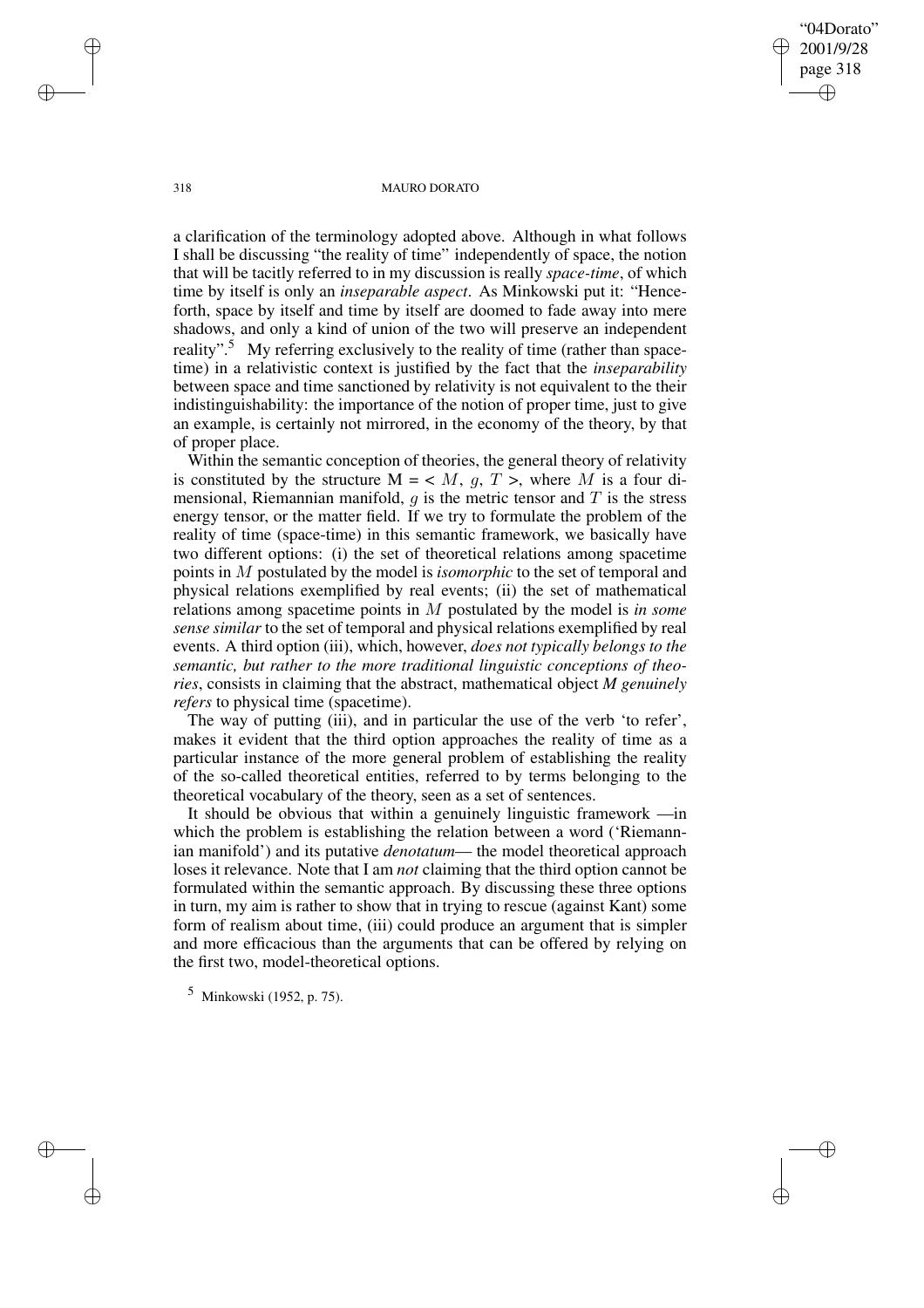## 4. *The structural-realist view of science, or the first two options*

The proposal to explain the relationship between models and reality by using the notion of isomorphism is due to van Fraassen (1980, p. 43–46). Given a bijection  $F$  from the model  $M$  (or a part thereof) to a set  $R$  of real objects or events ('reality'), we can establish an isomorphism between  $M$  and  $\hat{R}$  if the relations between elements of the model and those between entities of the real world are preserved by F.

If we claim that F holds only when it acts on the *empirical substructure* of the model, its range is restricted to the 'part' of the model that is linked *via F* to observable entities. In this way we can draw the distinction, dear to van Fraassen's heart, between *accepting the theory as empirically adequate* and *believing it to be true* (1980, p. 46). The former epistemic attitude is reserved to the *theoretical* substructure of the theory M, since F guarantees *only* the existence of directly observable entities. Van Fraassen does not exclude that the isomorphism  $F$  can be extended to the theoretical substructure of  $M$ , but in this case the set of theoretical relations attributed to the theoretical entities *may or may not exist*. If one has to be delivered by metaphysics, as Van Fraassen recommends, one must remain *agnostic* as to whether the spatio-temporal structure postulated by the Riemannian manifold is really instantiated by physical space-time.

In other words, in this first option, the claim about the reality of time gets translated into the claim that the model of general relativity *correctly represents* the world, where 'correctly represents' is understood as necessarily pointing to the existence of an isomorphism. In van Fraassen's view, the problem of establishing whether time is real would amount to decide whether the temporal substructure of the model belongs to the empirical structure or the theoretical substructure. If we assume, as is plausible, that we do not observe time or the spatio-temporal structure directly, within a constructive empiricist position, time (and spacetime) must be regarded as part of the *theoretical* substructure. We must remain agnostic about it, and realism about time could not be established.

What if we were able to treat time as a relation that is perceived directly, as something observable? After all, don't we directly perceive that an event is *before* another event? Well, suppose we do. The question then become: how do we regard time as real in this *relational* sense? We would have to ask whether the temporal relation is question is instantiated by events independently of our mind, a problem that would be translated into the thorny issue of the objectivity of the arrow of time (Savitt 1995, Price 1996). Interesting as this issue is, at the moment there does not seem to exist any agreement with respect to its solution: it seems very difficult to try to establish the reality of time in this roundabout way.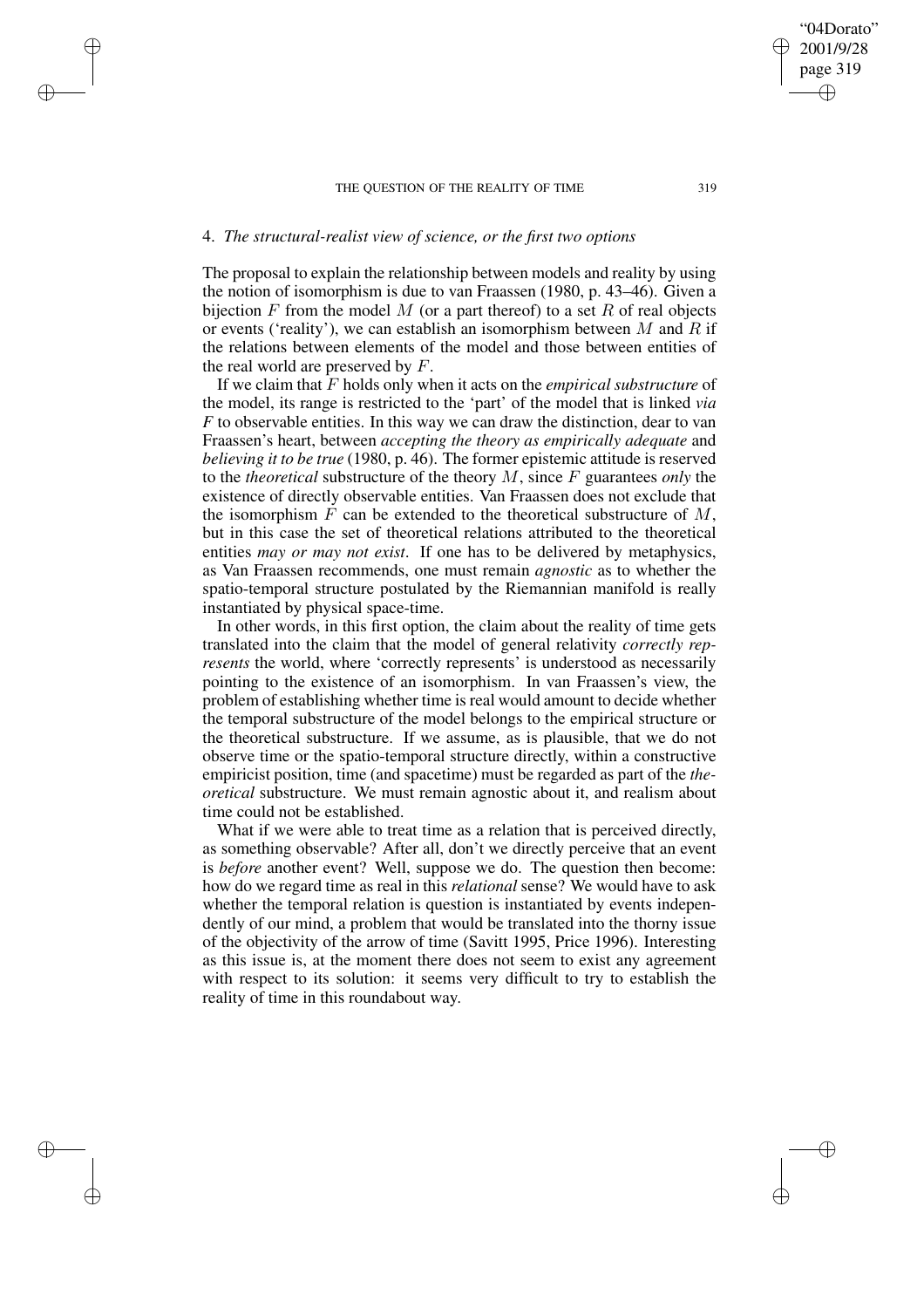#### 320 MAURO DORATO

In any case, it is necessary to stress that to the extent that physical spacetime (and time as its temporal aspect) should be regarded as an *entity*, a model theoretical approach based on the idea that a "correct representation of the model" is realized *via* an isomorphism, *whether restricted to the empirical substructure or not*, fails to capture its reality. Clearly, at most the defender of the semantic conception of science can claim that the *model captures the relations that the world instantiates*, but the theoretical entities are somewhat "gone by the board". If time exists as an observable relation, the constructive empiricist can establish its reality. If time exists as an unobservable relation, only a structural realist can affirm its reality, though in a relational sense. However, *if time (spacetime) is entity-like* —that is, if it is something more than just a *relation*— *and if it exists independently of objects ad events, as substantivalism has it, the model-theoretic approach cannot even hope to establish this fact*. As it is obvious, a structural realist conception of theories can at most claim that the physical universe instantiates the relation postulated in the model, but as to the bearers of the relations —spacetime as an entity— it must remain agnostic.

Before drawing some moral about this structuralist approach, we should take a look at the second option, defended by Giere (1988). He claims that "*resemblance to a certain degree and in certain respects*" is the correct relation between models and reality (1988, p. 81), since it is a weaker requirement than that of isomorphism, and has furthermore more connections with empirical findings from the cognitive sciences, in particular from studies concerning mental images, schemes and their representational features. According to Giere, the relationship between model and reality cannot be linguistic, because neither models nor reality are linguistic entities, but it can be expressed by a *linguistically formulated theoretical hypothesis*, which states the existence of some *degrees* of *similarity* (under certain respects) between model and world. According to Giere, while isomorphisms cannot be *the* relations linking models and reality, because there are obviously many relationships between entities in the models that are not instantiated in reality and *viceversa*, resemblance has the advantage of expressing a typical feature of the scientific enterprise, essentially involving *errors and approximations* (Mayo 1996).

However, note that, besides the obvious vagueness of the relation of 'resemblance under certain respects', such a relation applies, strictly speaking, only between images and aspects of objects; in this sense, it necessarily presupposes visual perceptions or intuitions. Consequently, even if Goodman's critiques to similarity as a non-necessary character of representations (1949) can be met, in order to claim the existence of a relationship of resemblance between models and reality, one must give center stage to *visual* features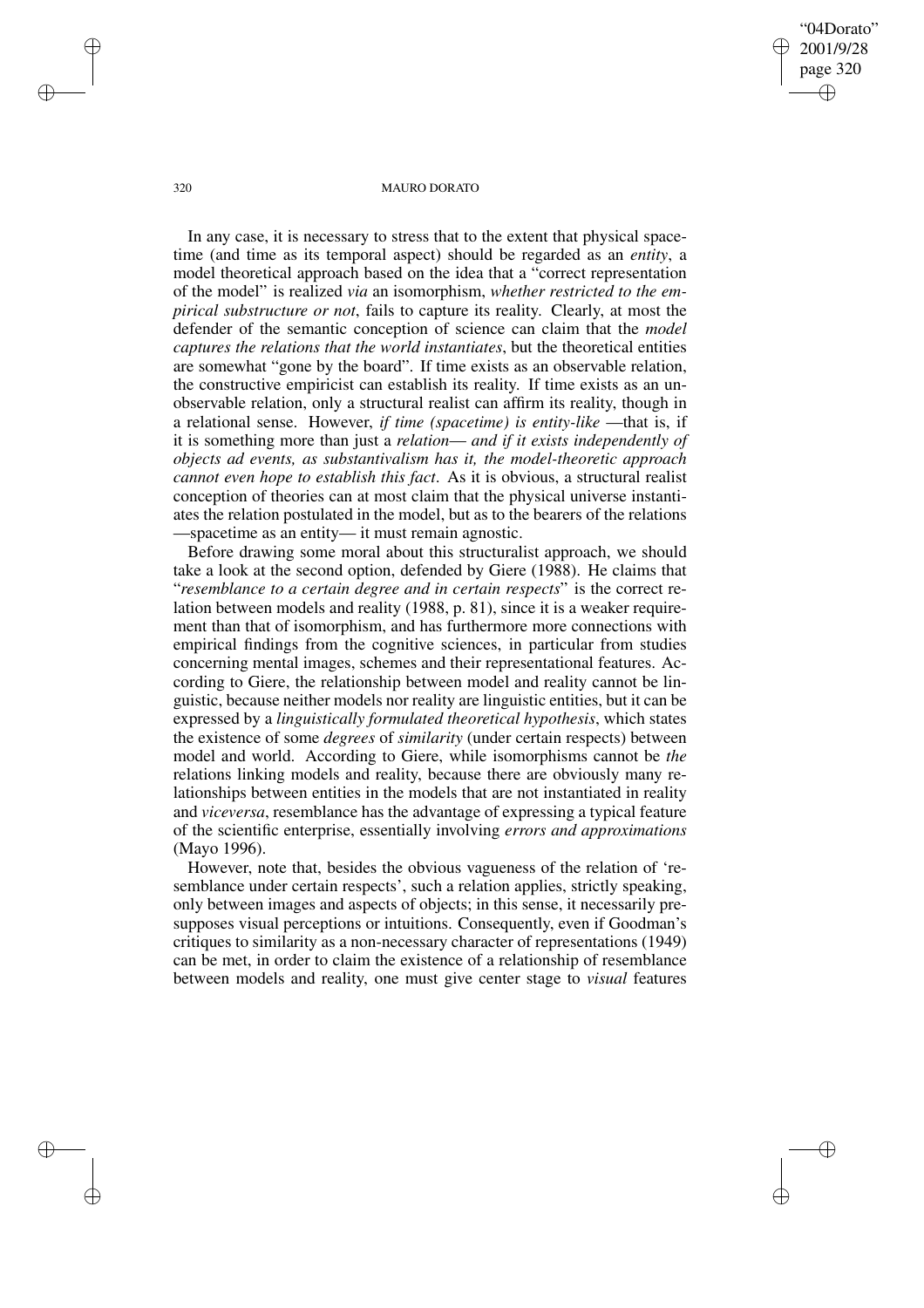of models. In fact, it is implausible to claim that other perceptual modalities are capable of bearing the relation of resemblance with their objects: *resemblance* clearly applies to spatial relations of images and their objects.

It is precisely these features that make also this second option thoroughly inadequate in treating the issue of the reality of time, *if* the latter, together with space, needs to be treated as a *substance*. In fact, time does not possess visual properties, and does not seem to share much of the visual mode of experience: how are we going to try to answer the questions (Q) posed at the beginning of the paper? Why do we consider the spatio-temporal structure as a criterion of reality if time by itself cannot be regarded as real neither in the first option (time cannot be observed directly) nor in the second (time has no perceptual features)?

A structural realist could reply that time is no entity after all, and structural realism is about as much realism that a realist about time can get. However, this position would make spacetime substantivalism false by definition. It is physics, not just philosophical analyses, that should tell us whether time or spacetime should be treated as a relation or as an entity. It is not by chance that Giere treats the problem of the existence of entities in a separate chapter: models cannot tell us anything about the reality of entities they are about, and it is rather the laboratory practice which enables us to assume a *natural ontological attitudes* (Fine 1984) of belief about entities. It is crucial to remark that such an attitude is usually (and correctly) justified by an appeal to direct or indirect *causal interactions* between observers and the entities in question (Hacking 1983, Cartwright 1983, Giere 1988, ch. 5). The same kind of strategy could be applied, although it has not been done, in the case of time.

#### 5. *Time (spacetime) as a causally active entity: the third option*

In this final chapter, I will sketch an argument in favor of the reality of time that invokes some kind of causally active role with respect to matter.<sup>6</sup> The idea of the argument is simple: if x interacts causally with y, x is real, so that if we can prove that time meant as the temporal aspect of spacetime can be causally active, we have a strong argument to believe that it is real independently of us. It is in this sense that the linguistic conception of theories, by relying on a very naive causal theory of reference, can provide a reasonable argument in favor of the reality of time.

 $6\text{ Together with some peculiarities of the structural-realist view of science, this argument$ is analyzed in more detail in a forthcoming paper.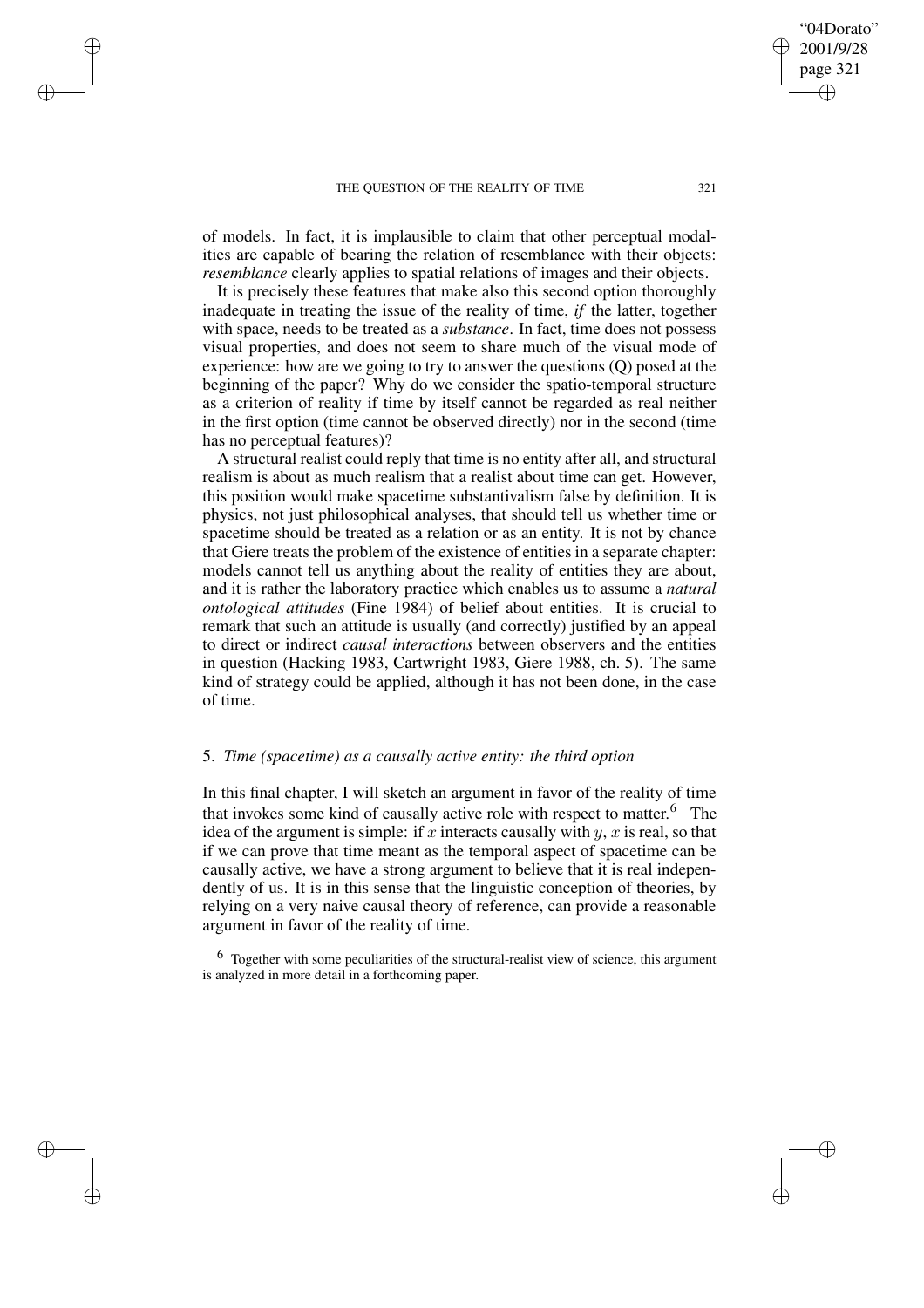When Newton and Leibniz were discussing about the nature of spacetime (*via* Samuel Clarke and his letters to Leibniz),<sup>7</sup> they took something for granted, despite the different positions they were defending. Space and time were for both of them causally inert, ${}^{8}$  a sort of passive background for all events, which for Newton existed independently of them, and for Leibniz was a set of relations among them.

In Einstein's general theory of relativity, however, space-time plays a dynamic role as gravity is an effect of spacetime curvature. Such a curvature must be intended as a variable geometric feature of the four-dimensional manifold that is used to represent the physical universe, a feature that in its turn is influenced by the presence of a gravitational source: in Wheeler's expressive words, matter tells spacetime how to bend, spacetime tells matter how to curve. In particular, *relativistic time* becomes *elastic*, since its rate of "flow" *depends* on relative velocity (in the special theory) and on the intensity of the gravitational field (in the general theory). It is especially this latter dependence of time on matter that is important here. When we refer to such an intimate relation of time with gravity, we can either explain it with the claim that time itself is causally interactive, or we can *identify* the rate of flow of time with gravity, which is an obvious property of matter or of a material field. $9$  In both options, to be discussed in turn, there seems to remain little doubt about the reality of time, despite the different interpretations that are given to its ontological *status*.

Within the former, casual interpretation, we can observe that the *sufficiency* of the criterion of reality yielded by (spatio-)temporal 'extendedness' —the criterion tells us that if entity x is in space-time, then x it is real— can be *explained* by the conceptual remark that anything located in (space)time —*an event*— is causally active. Note that the above sufficient criterion cannot apply to time itself: of course, when  $x$  above ranges on time, we cannot say that *time is in time*. Even though time *is* in some sense part of spacetime, provided that it can be regarded as "an aspect" of spacetime, in order to argue in favor of the reality of time, we should use the converse implication. As anticipated above, the reason why something occupying a region of space-time is real is its causal efficacy, true enough; but we can also maintain the converse implication, namely that

<sup>7</sup> See Alexander (1956).

<sup>9</sup> This second, less common interpretation of the role of time in the general theory is defended by William Unruh (Unruh 1995).

<sup>8</sup> This aspect is stressed by Shapere (199?).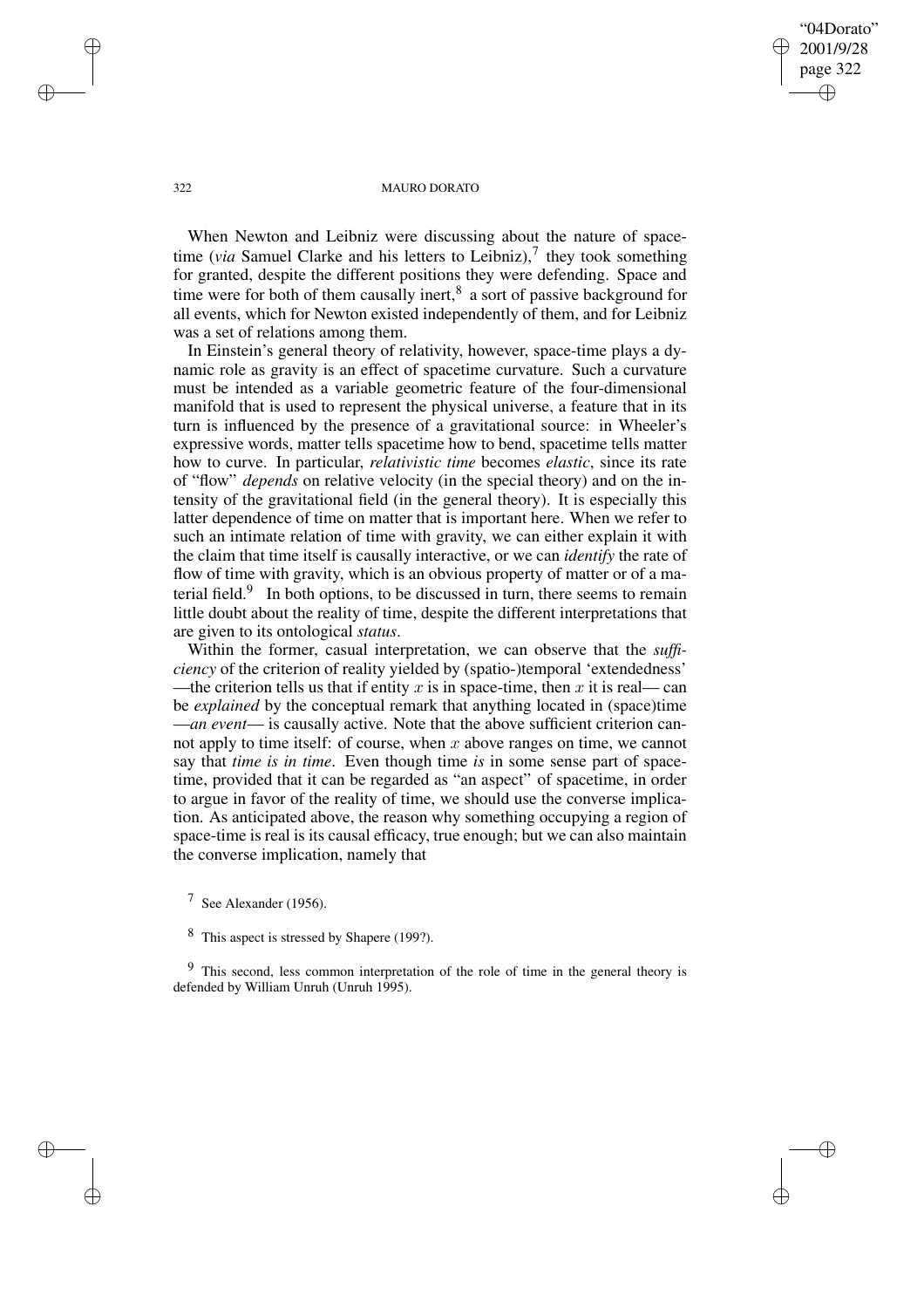(IMPL) Something is causally active only if it is real.

It is this latter implication that we rely on to argue for the reality of time. Of course, it remains to be shown that *the general theory of relativity can be taken to imply that time (as part of space-time) is causally active*, a complex problem that cannot be discussed here.<sup>10</sup> It will be enough to recall that physicists and the standard presentation of the theory readily admit that spacetime in the general theory of relativity has a dynamic role, that is, it acts and can be acted upon. Not only is the causal role of the spacetime curvature usually regarded as a determining element for the trajectory of a body, *but the effect on time on the part of gravity* is widely acknowledged. If one could rely on this rather informal way of talking, the truth of (IMPL) by itself would guarantee the reality of time and certainly a more detailed analysis of this informal talk seems a promising direction of philosophical inquiry. For instance, an antirealist could reinterpret every talk about the rate of flow of time as a talk about the motion of particular bodies. If this move were possible, the causal argument above —that in my presentation did not rely on any appeal to a causal theory of reference, nor to a naturalization of the semantic notions (Field 1972)— could be jeopardized.

Let me now move on to consider the second formulation of the relation between time and gravity, the one appealing to their *identity*. In this case, the argument in favor of the reality of time is even more straightforward: if time is identical with a particular, variable property of the gravitational field, it is real as any other material property. Also in this case, of course, the ontological status of time would not be that of a *substance*, but rather of a *property* thereof: the "field" would be the basic, "substance-like" constituent of reality. Which of these two different ways of understanding the role of time in the theory is more correct? Presumably the question will be decided when we will possess a sound quantum theory of gravity. Notoriously, in the yet-to be built theory, time plays a role that is not yet fully understood, or does not play a role at all.

In conclusion, my claim about the greater efficacy of the third, causal option in favor of the reality of time is by no means to be interpreted as a rejection of the model-theoretic conception of scientific theories. To say the least, the model-theoretic conception has been an important, much needed complement to the linguistic conception of theories. The claim is just meant to remind us that the kind of structural realism that follows from the first two options seems irrelevant for the issue of entity realism. To the extent that the empirical sciences still require an ontology of individuals, some sort

<sup>10</sup> See note 6.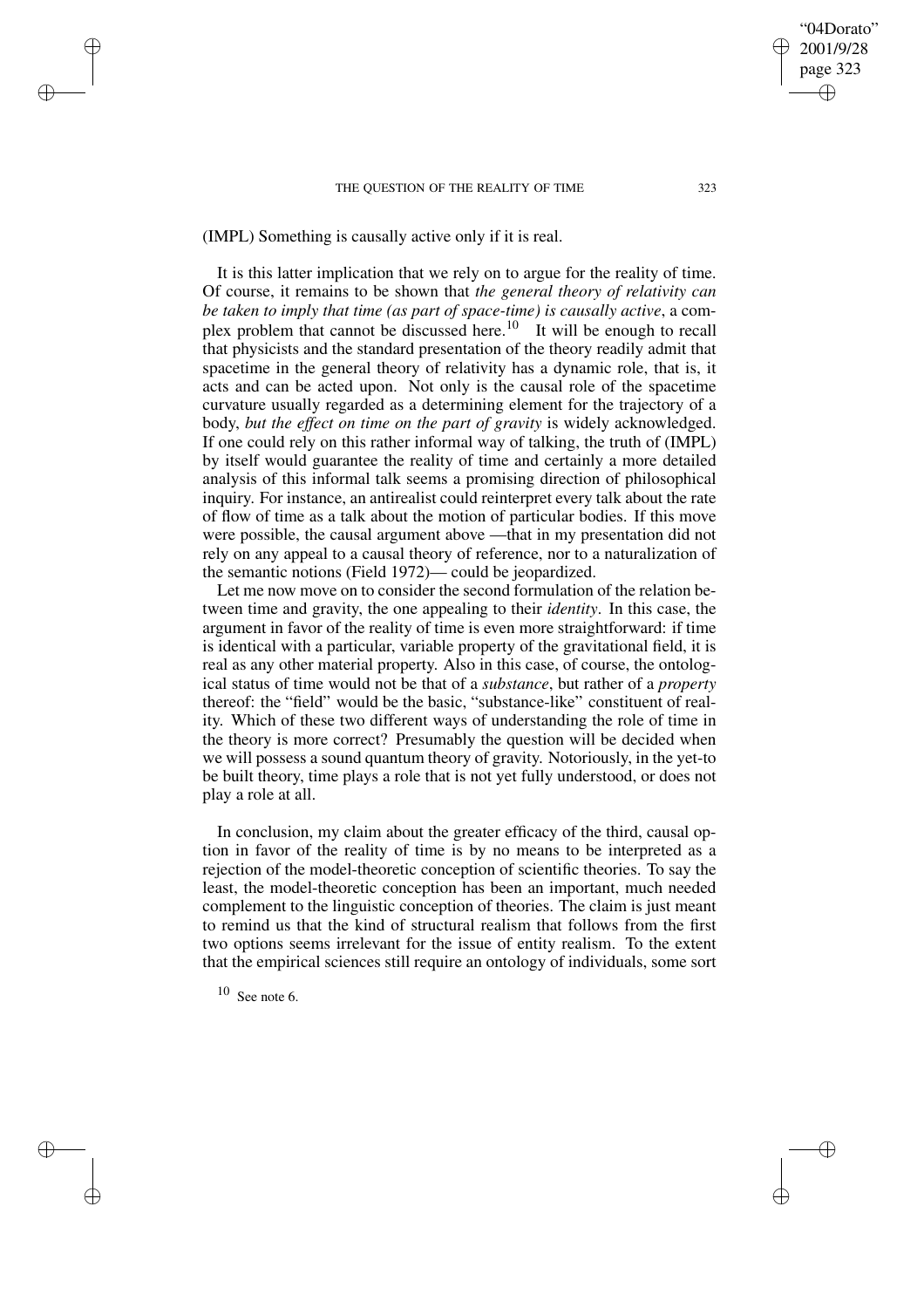of causal arguments showing that we causally interact, directly or indirectly, with unobservable entities should be an integral component of the methodology of science, independently of the fate of the causal theory of reference.

> University of Rome 3, Department of Philosophy, Via Ostiense 234, 00146 Rome, Italy E-mail: dorato@uniroma3.it

## **REFERENCES**

- Alexander, H. (1956), *The Leibniz-Clarke correspondence*, Manchester University Press, Manchester.
- Cao, T. (1997), *Conceptual development of 20th century field theories*, Cambridge, Cambridge University Press.
- Cartwright, N. (1983), *How the laws of physics lie*, Cambridge, Cambridge University Press.
- Cassirer, E. (1920), *Zur Einstein'schen Relativitätstheorie*, Bruno Cassirer Verlag, Berlin.
- Dalla Chiara, M. e Toraldo, G. (1973), "A logical analysis of physical theories", *Rivista del Nuovo Cimento*, Serie 2, 1–3, pp. 1–20.
- Dorato, M. (1995), *Time and Reality*, Clueb, Bologna.
- Dorato, M. (1997), *Futuro aperto e libertà. Un'introduzione alla filosofia del tempo.* Laterza, Bari-Roma.
- Earman, J. (1995), *Bangs, Crunches, Whimpers and Shrieks. Singularities and acausalities in relativistic spacetimes*, Oxford University Press, Oxford.
- Faye, J. (1989), *The Reality of the Future*, Odense University Press, Odense.
- Field, H. (1972), "Tarski's theory of truth", *The Journal of Philosophy*.
- Fine, A. (1984), "The Natural Ontological Attitude", in *Scientific Realism*, ed. by J. Leplin, California University Press, Berkeley, pp. 83–107.
- Giere, R. (1988), *Explaining science*, Chicago University Press, Chicago.
- Gödel, K. (1949), "A remark about the relationship between relativity theory and idealistic philosophy", in Yourgrau, P. ed. (1990), *Demonstratives*, Oxford University Press, Oxford.
- Goodman, N. (1949), *Languages of art*, Bobs Merril, Indianapolis.
- Hacking, I. (1983), *Representing and intervening*, Cambridge, Cambridge University Press.
- Kuhn, T. (1970), "Reply to my critics", in *Criticism and the growth of knowledge*, ed. I. Lakatos, Cambridge University Press, Cambridge, 1970.
- Mayo, D. (1996), *Errors and the growth of experimental knowledge*, University of Chicago Press, Chicago.
- McTaggart, J. (1908), "The unreality of time", *Mind*, 68, pp. 457–474.